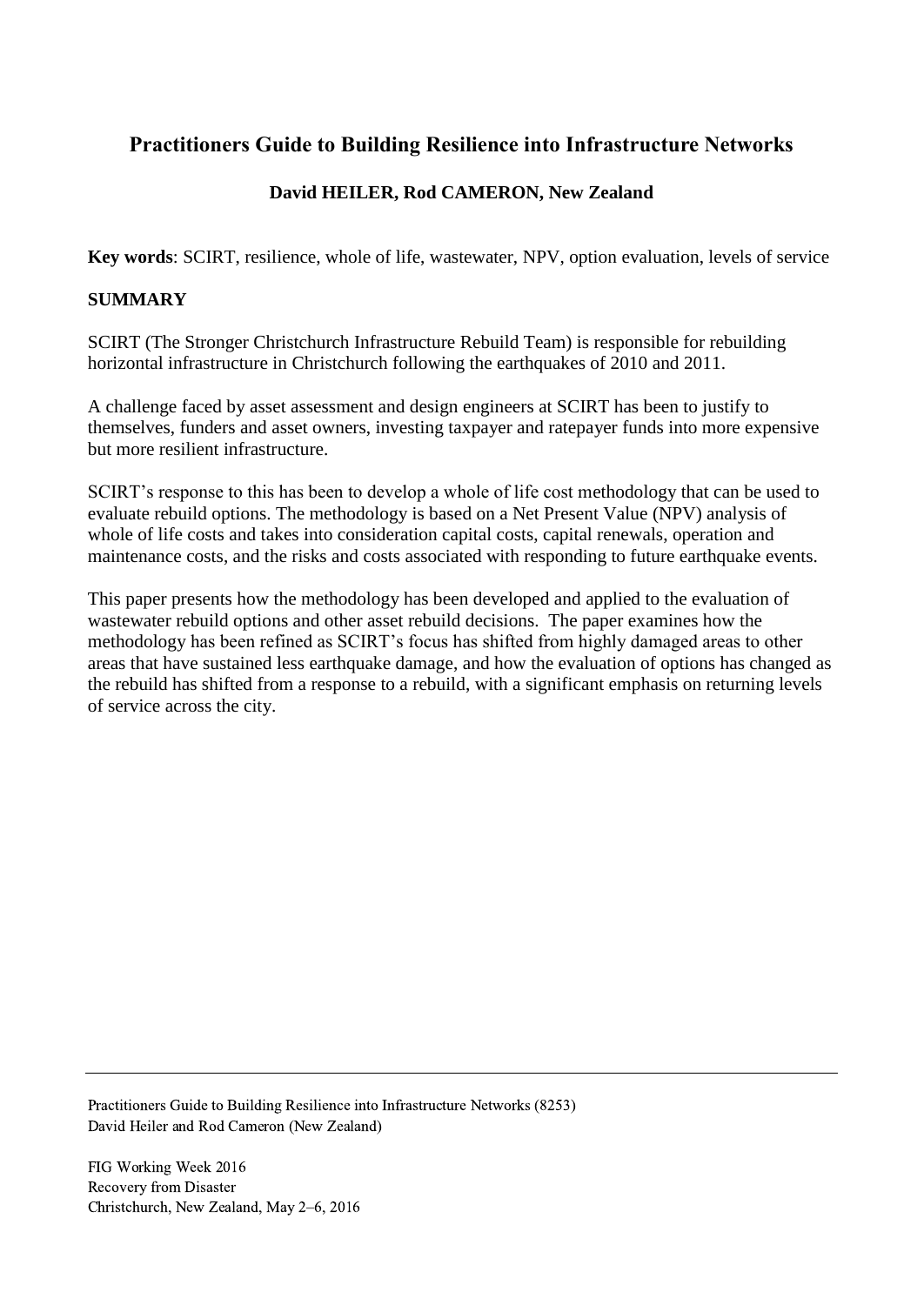# **Practitioners Guide to Building Resilience into Infrastructure Networks**

## **David HEILER, Rod CAMERON, New Zealand**

## **1. INTRODUCTION**

### **1.1 SCIRT Rebuild Scope and Objectives**

SCIRT (The Stronger Christchurch Infrastructure Rebuild Team) is responsible for rebuilding horizontal infrastructure in Christchurch following the earthquakes of 2010 and 2011. This includes all Christchurch City Council (CCC) owned buried pipe infrastructure (water supply, wastewater and stormwater), pump stations, roads, bridges and retaining walls.

SCIRT is an alliance formed between three funding owner participants (CCC, Canterbury Earthquake Rebuild Authority (CERA), New Zealand Transport Authority (NZTA)) and five head contractors (City Care Ltd, Fulton Hogan Ltd, Downer New Zealand Ltd, the Fletcher Construction Company Ltd and McConnell Dowell Constructors Ltd). A number of other local organisations have seconded specialist asset assessment, design, planning, project management and construction staff to SCIRT to assist with the rebuild.

The owner participants prepared a guideline document titled 'Infrastructure Recovery Technical Standards and Guidelines' (IRTSG) that sets out the scope of the rebuild. The IRTSG presents the primary objective of the rebuild as being:

*"To return the infrastructure networks to a condition that meets the levels of service prior to the 4 September 2010 earthquake within the timing constraints of the rebuild."*

And secondary objective is:

*"Where restoration work is undertaken, and where reasonably possible and economically viable, greater resilience is to be incorporated into the network."*

From these overarching objectives, SCIRT developed it's own noble purpose, which is:

*"Creating resilient infrastructure that gives the people security and confidence in the future of Christchurch"*

In addition, the rebuild standards that SCIRT needed to work to (CCC's Infrastructure Design Standards (IDS) and IRTSG) required new infrastructure to be designed to *'minimise life cycle costs over the life of the asset'*.

Practitioners Guide to Building Resilience into Infrastructure Networks (8253) David Heiler and Rod Cameron (New Zealand)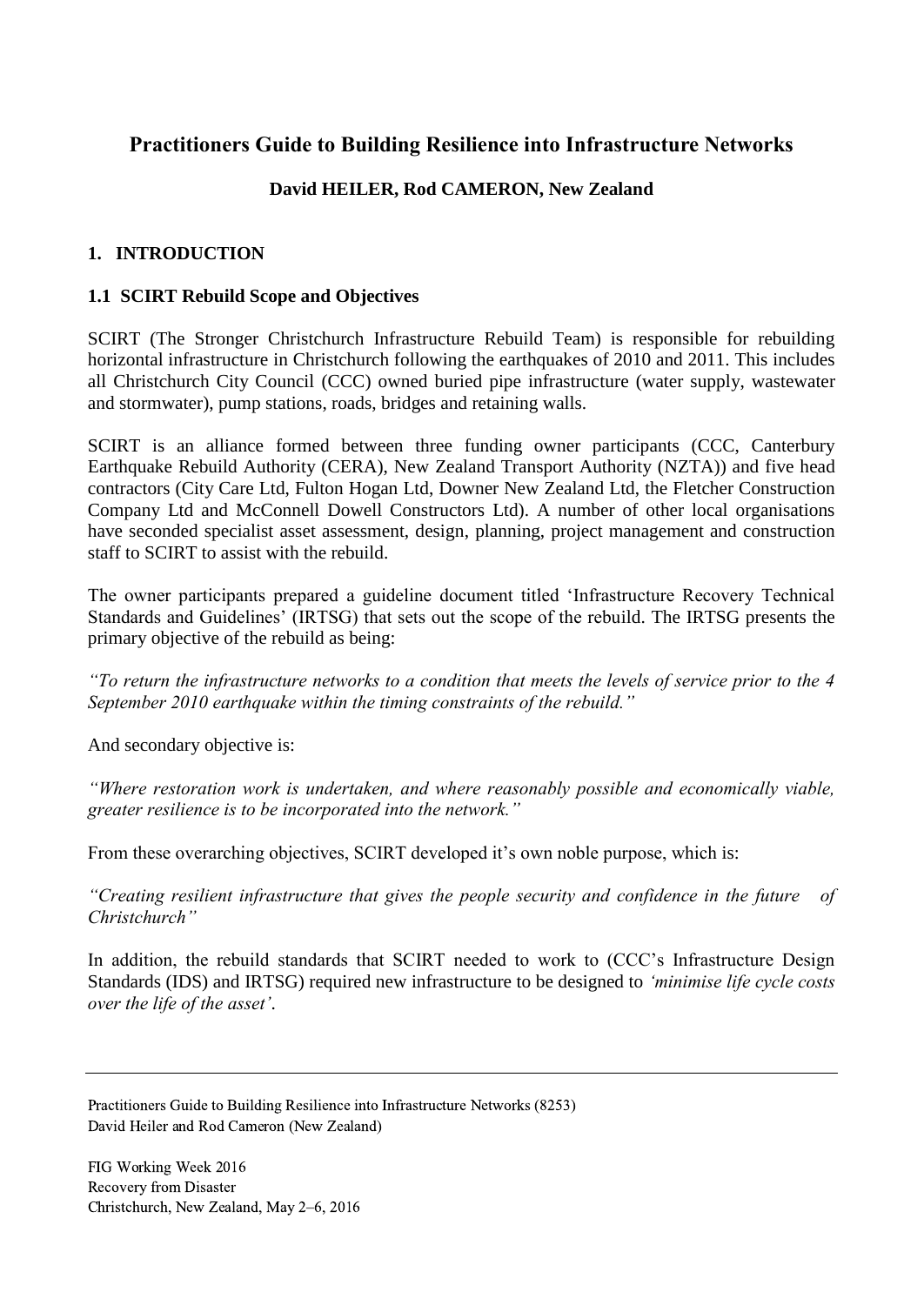The challenge faced by asset assessment and design engineers at SCIRT has been to develop a methodology for evaluating rebuild options that aligns with the objectives of the rebuild, SCIRT's purpose and CCC's engineering standards.

This methodology needed to be sufficiently robust for SCIRT asset assessment and design engineers to justify to themselves, funders and asset owners, investing taxpayer and ratepayer funds into more expensive resilient infrastructure that isn't at odds with SCIRT objectives and purpose, or guiding engineering standards. It also needed to be flexible and simple enough to be applied to a large number of discrete projects being undertaken by different design teams within SCIRT.

#### **1.2 SCIRT's Approach to Evaluating Rebuild Options**

SCIRT's response to this has been to develop a whole of life cost methodology that can be used to evaluate rebuild options. The methodology is based on a Net Present Value (NPV) analysis of whole of life costs.

The methodology takes into consideration capital costs, capital renewals, operation and maintenance costs, and the risks and costs associated with responding to future earthquake events. A key element of the methodology is that it values the resilience offered by different rebuild options by including earthquake related repair and service restoration costs into the NPV timeline. Prior to this a consideration of earthquake risk had not been included in the evaluation of infrastructure options in Christchurch.

The methodology has generated significant interest from local authorities, national infrastructure leaders and visiting academics and post-disaster response practitioners. Although developed for the Christchurch rebuild, the approach can be applied to the evaluating options for renewing assets and for planning new developments in any areas faced with known natural hazards (which may or may not include earthquakes). This is particularly applicable where costs associated with natural hazards cannot be completely mitigated though insurance or more conservative construction standards. CCC has adopted this methodology for evaluating wastewater network options being planned for new subdivisions around Christchurch.

This paper presents how the methodology has been developed and applied to the evaluation of wastewater rebuild options and other asset rebuild decisions. The paper examines how the methodology has been refined as SCIRT's focus has shifted from highly damaged areas to areas that have sustained less earthquake damage, and how the evaluation of options has changed as the rebuild has shifted from a response to a rebuild phase, with a significant emphasis on returning levels of service across the city.

## **2. WHOLE OF LIFE COST METHODOLOGY**

### **2.1 Overview**

Practitioners Guide to Building Resilience into Infrastructure Networks (8253) David Heiler and Rod Cameron (New Zealand)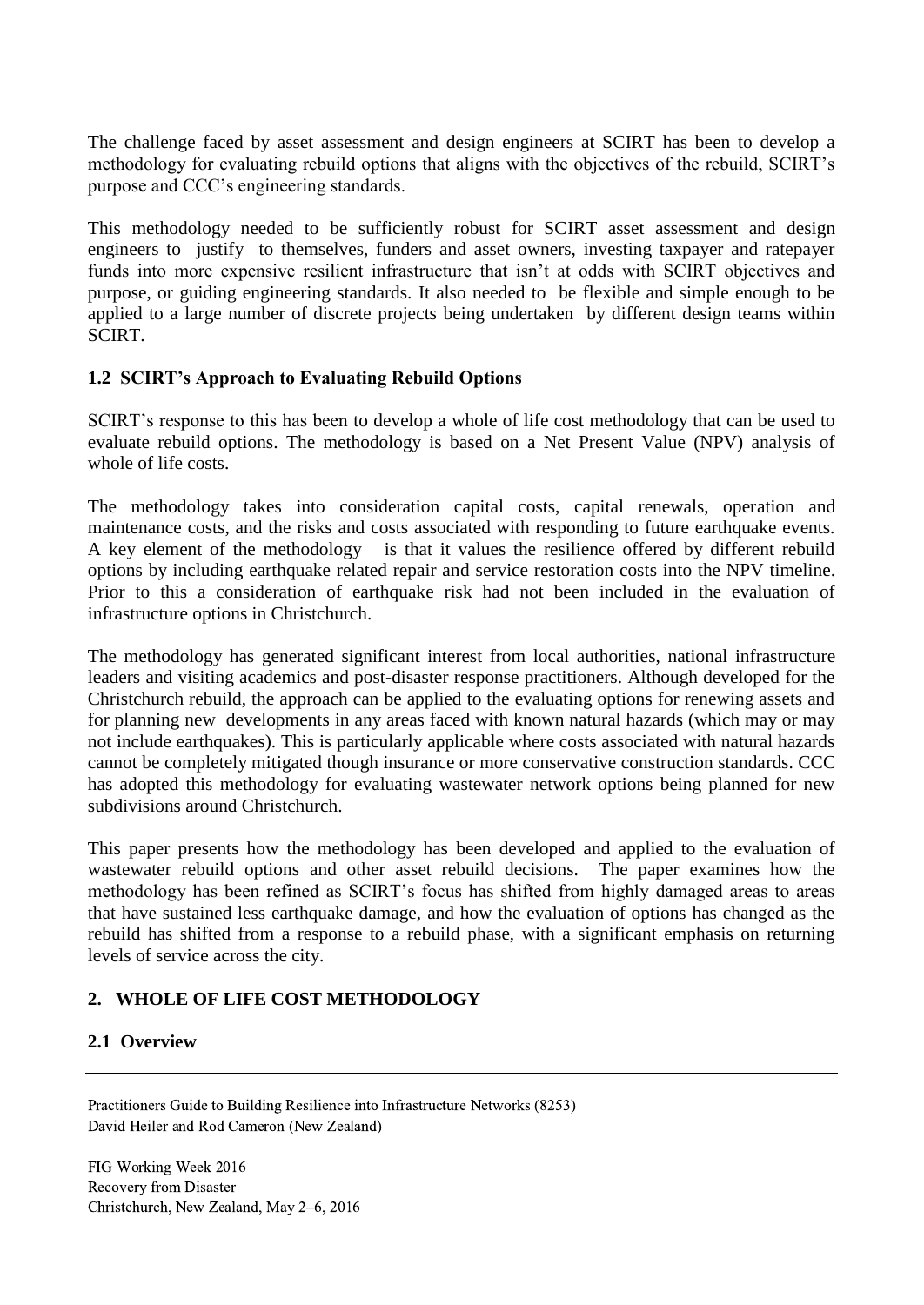In considering multiple options for rebuild to council infrastructure, SCIRT designers need to evaluate each option on a whole of life basis. An NPV analysis has been used to estimate the whole of life cost of different options to assist in this evaluation. A NPV is a financial calculation that provides the whole of life cost for projects in today's dollars.

A standard whole of life analysis would contain the inputs presented in Figure 2.1.

Figure 2.1: Typical whole of life costs for a project



To recognise the impact of a future significant earthquake on the whole of life cost of the project, earthquake related costs have been estimated and applied to the timeline of costs based on a review of earthquake risk. Earthquake related costs have been estimated by considering the costs to restore a minimum level of service to the asset and the cost to repair the asset following an earthquake. Figure 2.2 presents how these costs have been incorporated into the timeline of costs.

Figure 2.2: Inclusion of Earthquake related costs in whole of life cost



Practitioners Guide to Building Resilience into Infrastructure Networks (8253) David Heiler and Rod Cameron (New Zealand)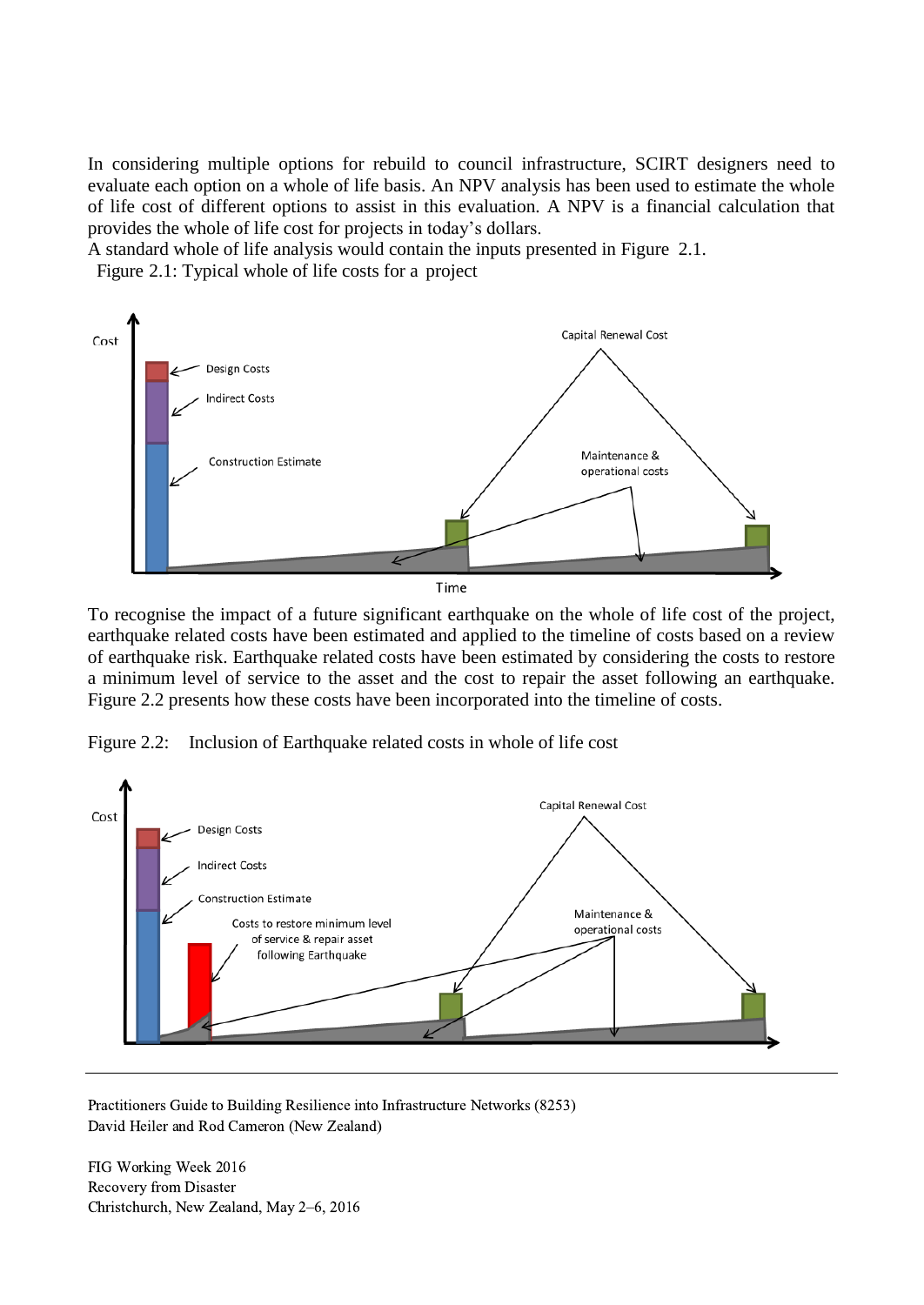### **2.2 Inputs to the Whole of Life Cost Comparison**

The inputs to the whole of life cost evaluation are:

- Total project capital cost (CAPEX) and programme
- Capital renewal costs and expected asset life of different components
- Annual operational and maintenance costs (OPEX)
- Earthquake costs and earthquake risk profile.

The total project capital cost includes the construction estimate (estimate of the physical works costs and onsite overheads), design costs, and indirect costs (asset investigation and assessment, project management, consenting, client project costs).

Capital renewal costs are the costs associated with the partial or full replacement of parts of an asset at agreed time periods (e.g. renewal of certain mechanical components such as pumps every 15 years).

Operational and Maintenance costs are the annual costs associated with operating and maintaining the asset to maintain normal levels of service.

Earthquake costs are those costs associated with a significant earthquake event (generally greater than magnitude 6.0) that is likely to cause liquefaction, loss of service and structural or functional damage to the asset. This includes capital and operational expenditure associated with such an event has been estimated by considering the effort required to:

- Restore a minimum level of service following an earthquake, and
- Rebuild infrastructure damaged during the earthquake.

### **3. THE SCIRT WHOLE OF LIFE COST TOOL**

SCIRT has developed a spreadsheet based tool that includes calculations for each of the inputs mentioned above, a whole of life calculation, and an auto populated presentation table that meets the needs of SCIRT funders.

The template spreadsheet and associated designer guideline (SCIRT Designer Guideline 027 - Evaluation of Whole of Life Costs for Rebuild Option Evaluation, which is an instruction paper on how to run the calculation) will be available through SCIRT's Learning Legacy framework which is currently being created.

Practitioners Guide to Building Resilience into Infrastructure Networks (8253) David Heiler and Rod Cameron (New Zealand)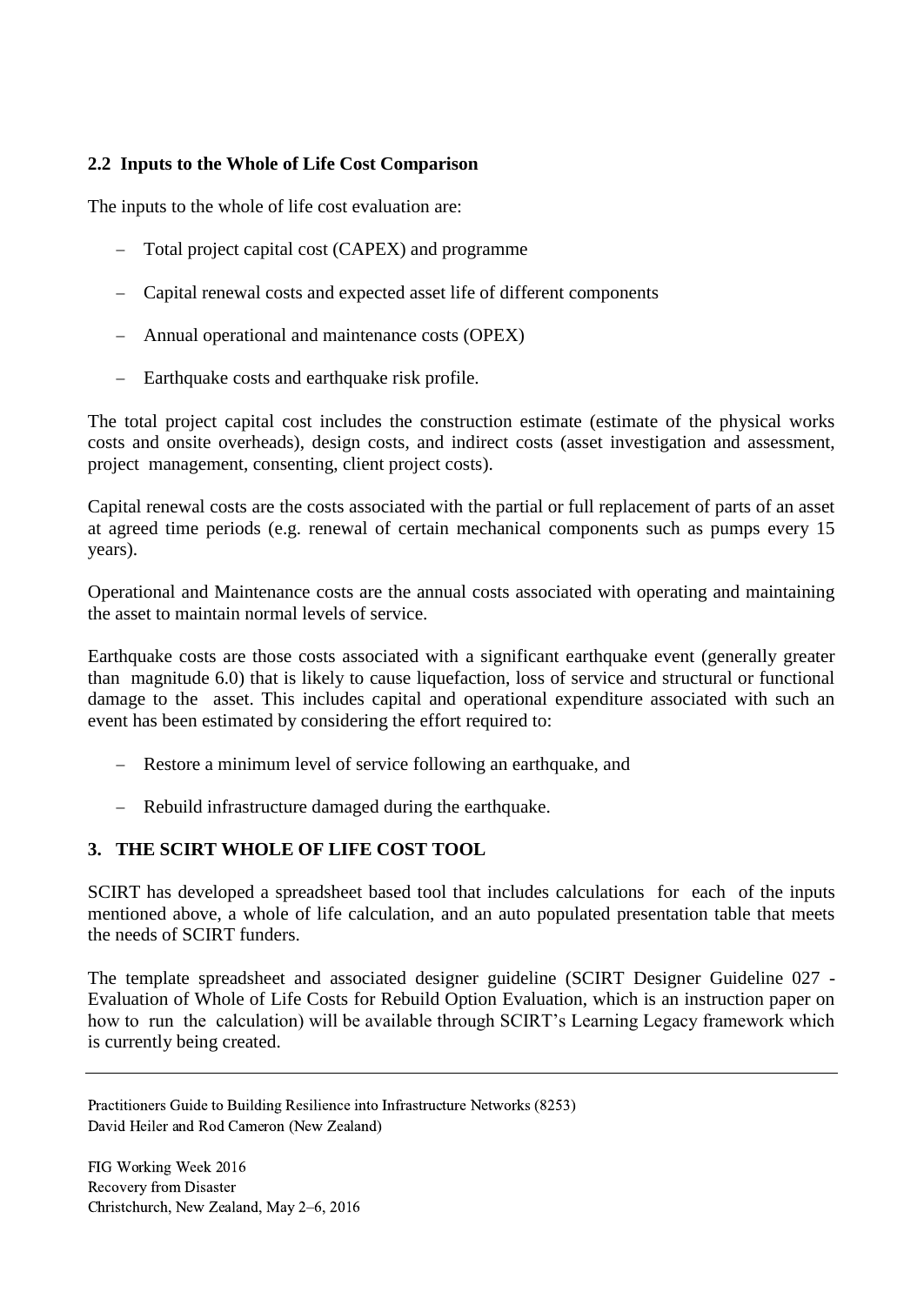Comments on different components of the whole of life calculation are provided below.

### **3.1 Total Project Capital Cost (Capex)**

A cost estimation template for wastewater network rebuild is included in the spreadsheet. The spreadsheet automatically breaks the CAPEX down into different components so that the relative resilience of each can be estimated and compared. This recognises that some components of the network are more resilient than others. An example is a mixed gravity rebuild area where new PVC pipes, resiliently designed pump stations and flexible PE pressure mains offer greater resilience than discrete repairs to earthenware and concrete pipes.

For simplicity and to match the general size of SCIRT rebuild projects (around \$10M), the whole of life calculation assumes that CAPEX expenditure all occurs at year zero.

### **3.2 Capital Renewals**

The spreadsheet provides a library of standard rates and renewal frequencies for various components using information collected from CCC and equipment suppliers. Designers insert quantities to estimate capital renewals associated with the different options being evaluated. These then automatically populate a timeline of renewal costs.

#### **3.3 Annual Operation and Maintenance Costs (OPEX)**

The spreadsheet provides a library of standard O&M costs collected from CCC and equipment suppliers. Designers insert quantities to estimate O&M costs associated with the different options being evaluated. These costs then automatically populate a timeline of O&M costs.

It is anticipated that the performance of some mechanical components will reduce over time due to wear, resulting in a gradual increase in O&M costs. This has been reflected by a Performance Reduction Factor which is used to incrementally increase the O&M costs from construction through to renewal.

#### **3.4 Earthquake Costs and Risk Profile**

#### 3.4.1 Overview

In the evaluation of wastewater network rebuild options, the relevant earthquake related costs are:

 First response costs to restore a minimum level of service to customers. This may involve a combination of sewer jetting and sucking, temporary over pumping, the construction of temporary wastewater systems, the completion of temporary emergency repairs to restore service, etc, and

Practitioners Guide to Building Resilience into Infrastructure Networks (8253) David Heiler and Rod Cameron (New Zealand)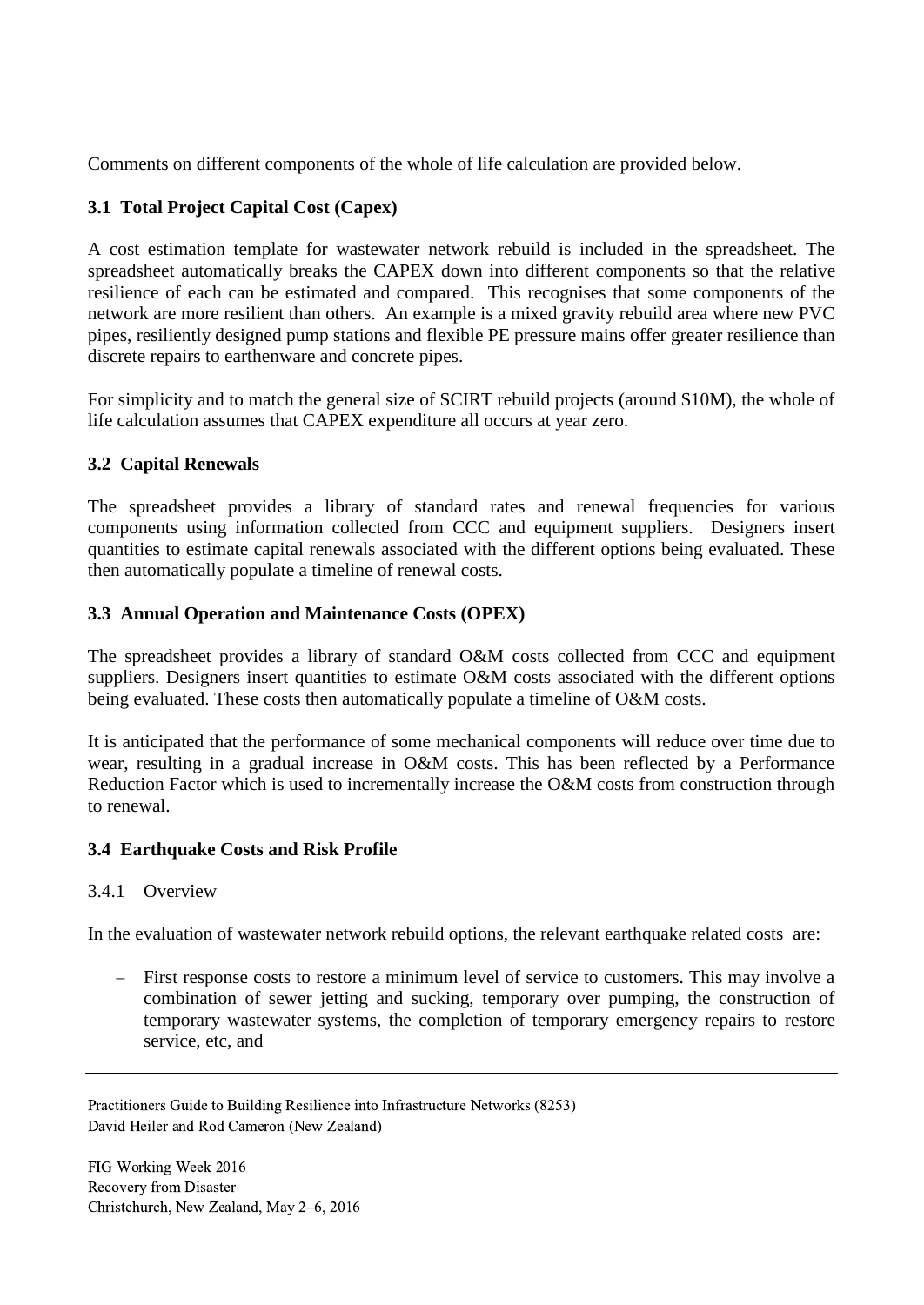- Network-rebuild costs to repair earthquake damage.

The spreadsheet tool was developed to make an automatic calculation of these costs for each rebuild option based on the location of the project and the nature of the rebuild works proposed. There still needs to be a sensibility check of the calculated values, drawing on available site specific knowledge of network damage. The values estimated for first response and network rebuild need to be realistic estimates of what costs could reasonably be expected in a future earthquake event.

#### 3.4.2 Earthquake Risk Profile

Advice on the likelihood of a future damaging earthquake has been sought from GNS Science and incorporated into the methodology. Current GNS advice is summarised in Table 4.7, which has been extracted from Section 4.6 of the IRTSG. The scale of the events involved was selected by GNS to be sufficient to cause liquefaction and damage to below ground infrastructure in areas where rebuild works are planned.

This earthquake risk profile has changed over time. From around September 2011 to November 2012, GNS advice was that there was likely to be two earthquakes of magnitude sufficient to cause infrastructure damage within the next 20 years and a possible range to one to four earthquakes over this period. For the purpose of option comparison, SCIRT were instructed to assume these events would occur at Years 3 and 10 on the timeline of costs.

When the earthquake risk profile was revised in November 2012, the client group determined that the evaluation of rebuild options should assume the potential of one event to occur within the next twenty years. This is based on the most likely number of events of 0.72 as reported in Table 4.7 from the IRTSG. For the purpose of net present value evaluation, SCIRT were instructed to assume that this event occurred at Year 5 on the timeline of costs.

| <b>Earthquake Sufficient to Cause Liquefaction</b><br>in Christchurch |                                          | <b>Expected Number of Events</b> |               |
|-----------------------------------------------------------------------|------------------------------------------|----------------------------------|---------------|
| Magnitude Range                                                       | Radius (km) from<br>Eastern Christchurch | Next 5 years                     | Next 20 years |
| $5.8 - 6.5$                                                           | $10 \text{ km}$                          | 0.142                            | 0.25          |
| $6.5 - 7.0$                                                           | 50 km                                    | 0.072                            | 0.17          |
| $7.0 - 7.5$                                                           | $100 \mathrm{km}$                        | 0.033                            | 0.10          |
| >7.5                                                                  | 200 km                                   | 0.052                            | 0.20          |
| <b>Cumulative Total</b><br>(Average Number)                           | All events                               | 0.30                             | 0.72          |
| Probability                                                           | An event                                 | 26%                              | 51%           |
| <b>Cumulate Number Range</b><br>(95% confidence)                      | All events                               | None to 2                        | None to 3     |

**Table 4.7: Seismic Hazard Probabilities** 

ote: This table is not intended for application to structures controlled by the Building Act.

Practitioners Guide to Building Resilience into Infrastructure Networks (8253) David Heiler and Rod Cameron (New Zealand)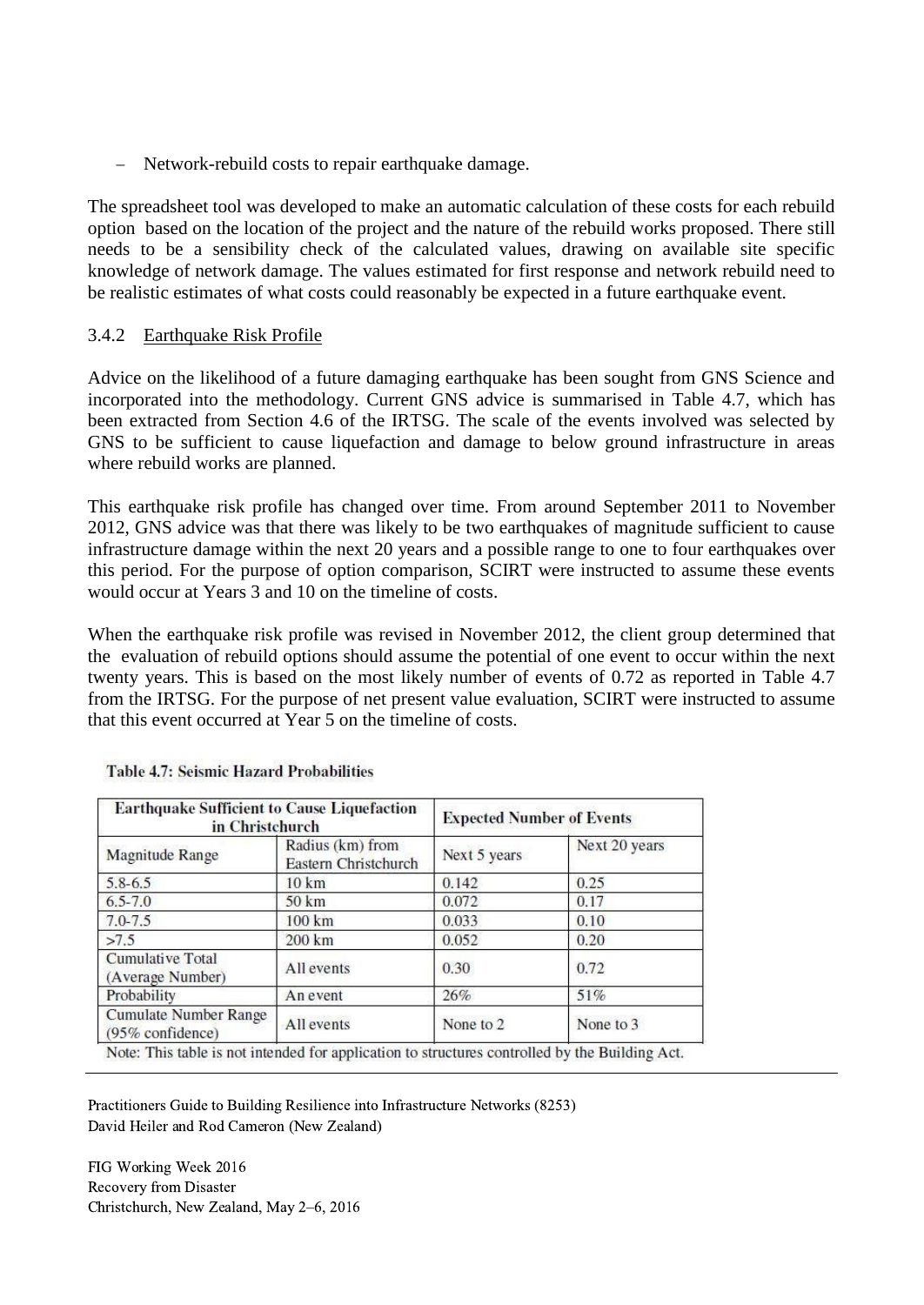#### 3.4.3 First Response Cost Estimate

Wastewater network first response costs have been based on actual maintenance contractor costs (from the 3- waters maintenance contract held by City Care Ltd) to return and maintain wastewater service to different parts of the city following the 2010 and 2011 earthquakes. The costs ranged from \$200 to \$3,600 per household equivalent unit across different parts of the city.

To predict the first response costs in a rebuilt network, network scaling factors have been applied to the different types of systems to estimate costs. A scaling factor of 100% implies that the rebuilt network will behave in the same way as the original network in a future earthquake event. This means that it will require the same amount of effort (in the form of sewer jetting and sucking, temporary over pumping, temporary wastewater systems, completion of emergency repairs) to restore and maintain service until it is repaired again.

Adopting a lower scaling factor (eg 20% for pressure sewer) is to reflect our expectation that the rebuilt network will be more resilient to a reduction in service following a future earthquake and so will cost less to restore and maintain service until it is repaired. Scaling factors adopted for different types of network are:

- Repaired/Retained/Replaced gravity 100-50% dependent on whether grade and material have been improved
- Relined Gravity (at the same grade) 80%
- Vacuum sewer system 35%
- Pressure sewer system 20%

The above values were reviewed by SCIRT design engineers and CCC representatives. Observations were also made of the performance of pressure systems in place at the time of the February 2011 event. The sensitivity of changing the scaling factors on the evaluation was also tested across a number of projects to assess the effect of this on the calculated whole of life cost.

#### 3.4.4 Network Rebuild Estimate

The network rebuild estimate is the estimated cost to repair/rebuild the wastewater network following a future earthquake.

The calculation requires a consideration of what damage has occurred to the existing gravity network and what damage could be expected to a rebuilt network. Network rebuild is typically falling into one of two categories:

- a. Complete rebuild/replacement of the existing network with a new gravity or alternative system.
- b. Part rebuild/repair of the existing network resulting in some saved (unmodified) infrastructure.

Practitioners Guide to Building Resilience into Infrastructure Networks (8253) David Heiler and Rod Cameron (New Zealand)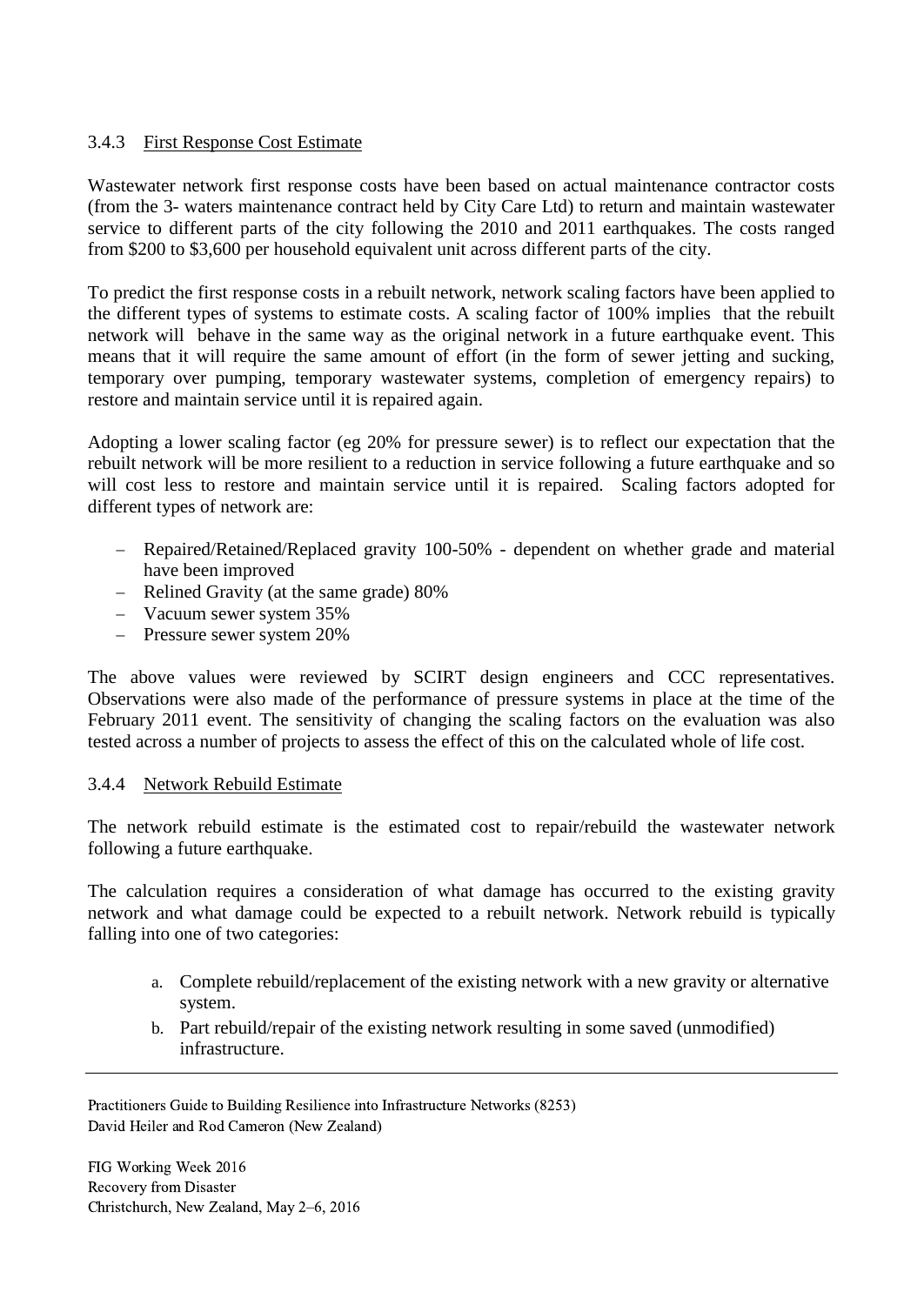#### a. Complete rebuild/replacement of the existing network

Where the rebuild option involves the wholesale replacement of assets, the estimate of future network rebuild costs makes use of the current rebuild CAPEX. The current rebuild CAPEX cannot be used directly for estimating future rebuild/repairs costs as the rebuild CAPEX is based on rebuilding the current network, which can consist of various pipe materials (eg EW, CONC, AC, RC).

Networks are being rebuilt using (mostly) PVC and (sometimes) RC pipes, which have been found to have performed much better and so the estimate of future rebuild costs needs to consider the actual damage experienced by PVC or RC in similar country to the rebuild area. The spreadsheet tool provides default actual damage percentages for PVC and RC pipe based damage observed across different parts of the city. This information was collected through the extensive CCTV sewer condition inspection programme undertaken by SCIRT.

New enhanced gravity systems and alternative systems (pressure, vacuum) are expected to offer greater resilience than existing PVC dominated networks and so a 'Relative Performance Scaling Factor' has been applied to reflect the rebuild option's increased resilience to future damage.

For a complete rebuild/replacement of the existing network, the future network rebuild cost is estimated by multiplying the current rebuild CAPEX by the Actual Damage experienced by the rebuild pipe material, by the 'Relative Performance Scaling Factor'. Applying a Relative Performance Scaling Factor of less that 100% means that the CAPEX associated with repairing the network will be less than the rebuild costs associated with the SCIRT rebuild (rebuild CAPEX).

Adopted Relative Performance Scaling Factors are:

- Repaired gravity  $90-100+\%$
- Relined Gravity (as current grade) 80%
- Re-laid gravity (at increased 'enhanced' grades) 50%
- $-$  Vacuum 40%
- Pressure 20%

The above values were reviewed by SCIRT design engineers and CCC representatives and compared against the performance of a limited number of pressure systems in place at the time of the February 2011 earthquake. The sensitivity of changing the scaling factors on the evaluation was also tested across a number of projects to assess the effect on the calculated whole of life cost.

#### b. Part rebuild/repair of the existing network (resulting in some saved infrastructure)

Where the rebuild option involves only undertaking discrete repairs to part of the network, the estimate of future damage cannot be limited to a scaling of the rebuild CAPEX. This is because of

Practitioners Guide to Building Resilience into Infrastructure Networks (8253) David Heiler and Rod Cameron (New Zealand)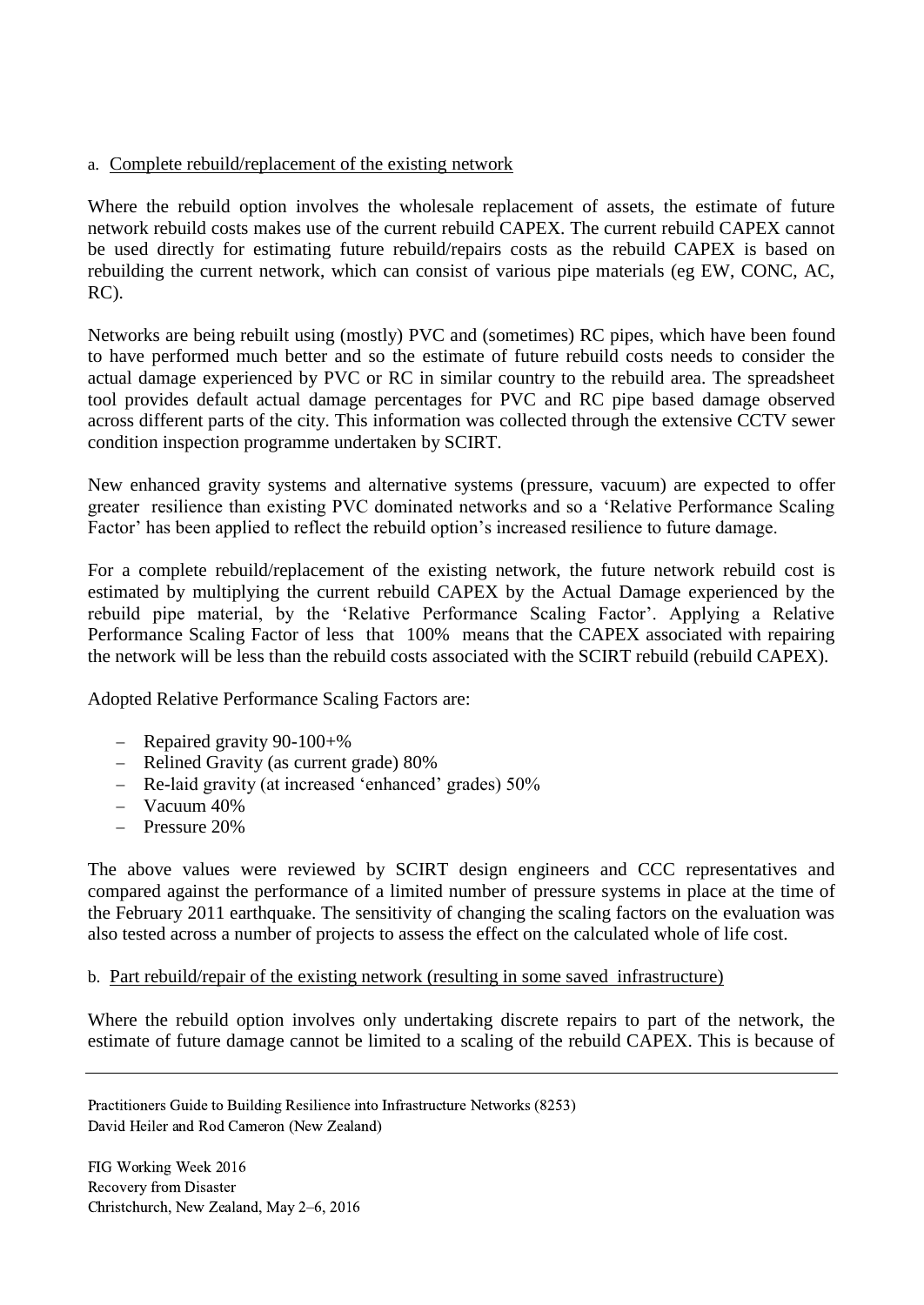the risk that a future earthquake could result in saved/repaired pipes sustaining further damage and passing a damage threshold that results in more widespread renewal.

The future rebuild cost of saved network is estimated as the 'cost to renew the saved assets' x 'expected damage to the saved assets'.

### **4. APPLICATION OF THE WHOLE OF LIFE TOOL**

The NPV tool was initially developed and used to evaluate wastewater network rebuild options. An example of the tools application to an early wastewater rebuild evaluation is provided in Section 4.1.

The tool was then applied to evaluate different levels of intervention in the rebuild of gravity wastewater networks. An example of the tools application to this is provided in Section 4.2.

The tool has also been used to evaluate rebuild options associated with water supply renewals, road rebuild, reservoir and retaining wall rebuild, and architectural treatments. An example of the tools application to this is provided in Section 4.3.

### **4.1 Example of Wastewater Network System Evaluation**

The example provided is for a wastewater rebuild project in the eastern part of the city which sustained significant structural damage to the network and experienced very high first response costs.

Figure 4.1 presents whole of life (NPV) costs for the different options against a range of earthquake risk scenarios:

- 1. Direct CAPEX
- 2. NPV project total whole of life cost with future earthquake related costs excluded
- 3. One earthquake scenario occurring at Year 1 on the timeline. This was the lower range of the expected number of events at the time
- 4. Two earthquake scenario occurring at Years 3 and 10 on the timeline. This was the relevant earthquake risk scenario at the time and was the cost presented to funders for decision.
- 5. Four earthquake scenario occurring at Years 3, 7 10 and 15 on the timeline. This was the upper range of the number of earthquake events expected at the time.

Practitioners Guide to Building Resilience into Infrastructure Networks (8253) David Heiler and Rod Cameron (New Zealand)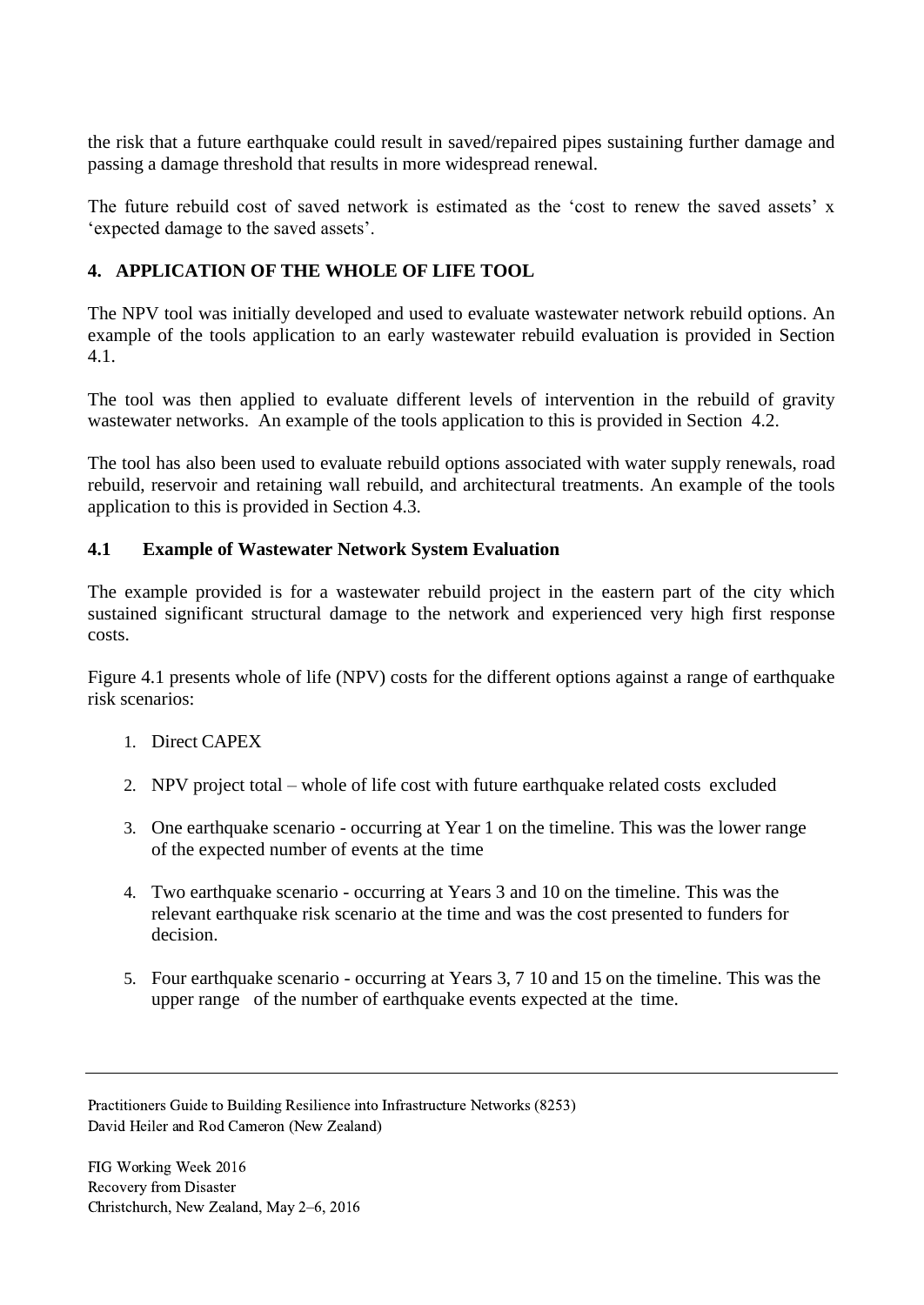

Figure 4.1: Whole of Life Costs for Different WW Network Rebuild Options for different Earthquake Risk Scenarios

The plot shows that for the relevant earthquake risk scenario, (two earthquakes) the whole of life costs of the different options were very similar with the pressure sewer system being marginally lower than rebuilt gravity or vacuum systems. Based on this analysis, funders elected to install a pressure wastewater system in this area.

### **4.2 Example of Wastewater Network Rebuild Optimisation**

As the focus of the rebuild moved to areas that had sustained less damage, there was a need to evaluate different levels of gravity rebuild. In these areas pressure and vacuum systems could not be justified due to the reduced amount of damage (with resulting lower rebuild CAPEX) and the lower estimated first response costs.

Further explanation on the how this change in focus occurred at SCIRT is described in Section 5 of this paper.

The levels of gravity rebuild range from repairing all defects identified for repair in the IRTSG (using the prescribed intervention points) through to doing nothing (ie leaving all defects behind). Intermediate options include repairing critical damage over the project area or in critical locations only.

In evaluating the different levels of gravity network repair, various risk scenarios have been run to test the sensitivity of the comparison. The different risk scenarios present pessimistic, balanced and optimistic views on when critical damage could fail over the next 15 years. Note that critical

Practitioners Guide to Building Resilience into Infrastructure Networks (8253) David Heiler and Rod Cameron (New Zealand)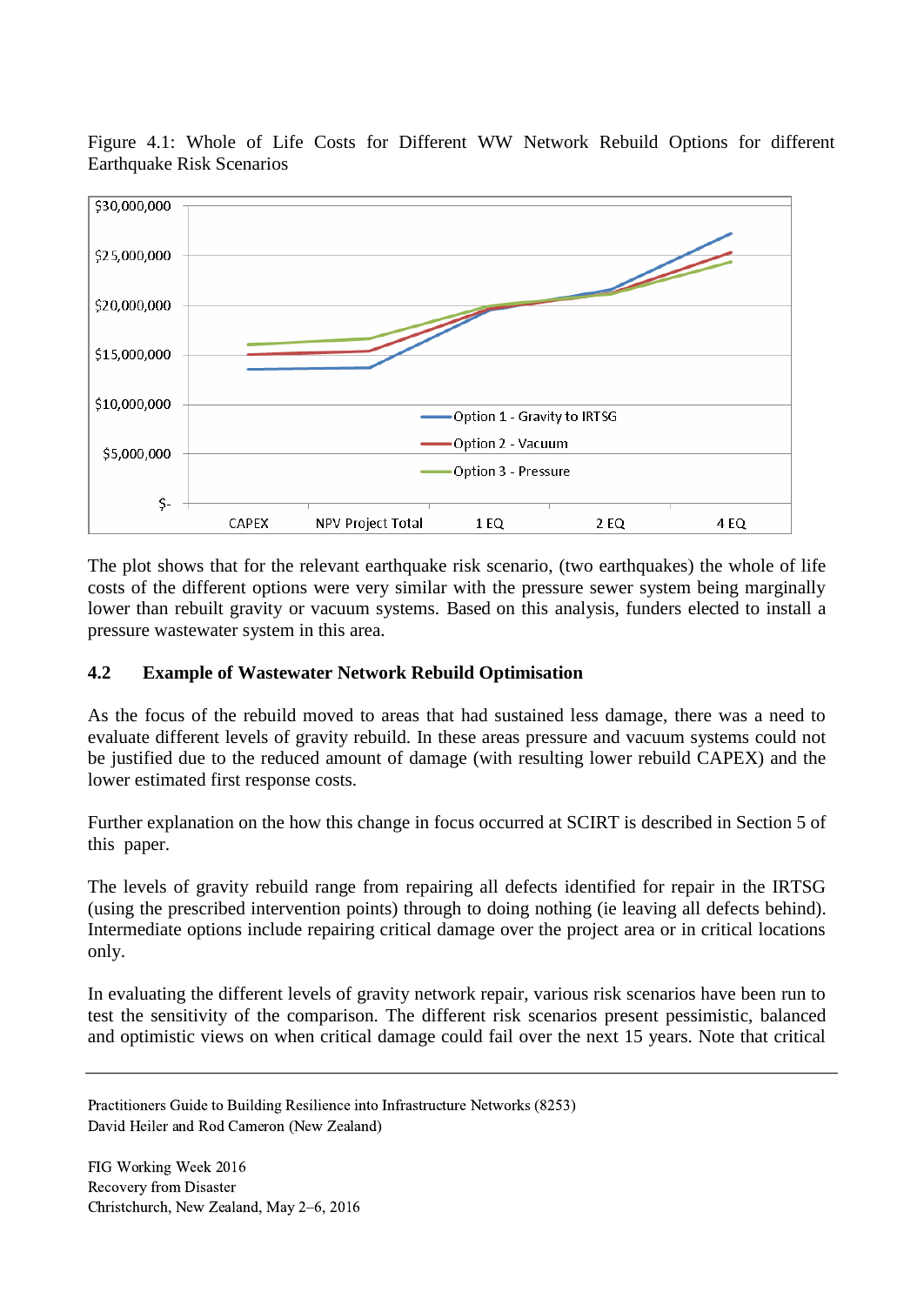damage are defects that have been assessed (thought review of CCTV footage and reference back to a SCIRT designer guideline) as being likely to fail within the next 15 years.

The whole of life cost of different options for different risk scenarios was presented in NPV plots. An example for one of the scenarios is presented in Figure 4.2 below. Scenario A was the pessimistic view. Other balanced and optimistic scenarios were also reviewed.



Figure 4.2: Whole of Life Costs for Different Levels of Gravity Rebuild for Risk Scenario A

Although having the second highest CAPEX, the option to repair all critical defects was selected on the basis that it offered the lowest whole of life cost under all risk scenarios. Note the step in costs at Year 5 is the result of the assumed earthquake at this point on the timeline.

#### **4.3 Examples of Other Asset Rebuild Evaluation**

Although initially developed to evaluate wastewater network options, the rebuild evaluation methodology has been applied to the evaluation of options for rebuilding roads, retaining walls, architectural finishes (paints), reservoirs, and watermain renewal strategies.

Figure 4.3 is an example of the models application to a review of options for making repair to trunk sewers. The 'doing nothing' option assumes that one critical defect fails in an uncontrolled

Practitioners Guide to Building Resilience into Infrastructure Networks (8253) David Heiler and Rod Cameron (New Zealand)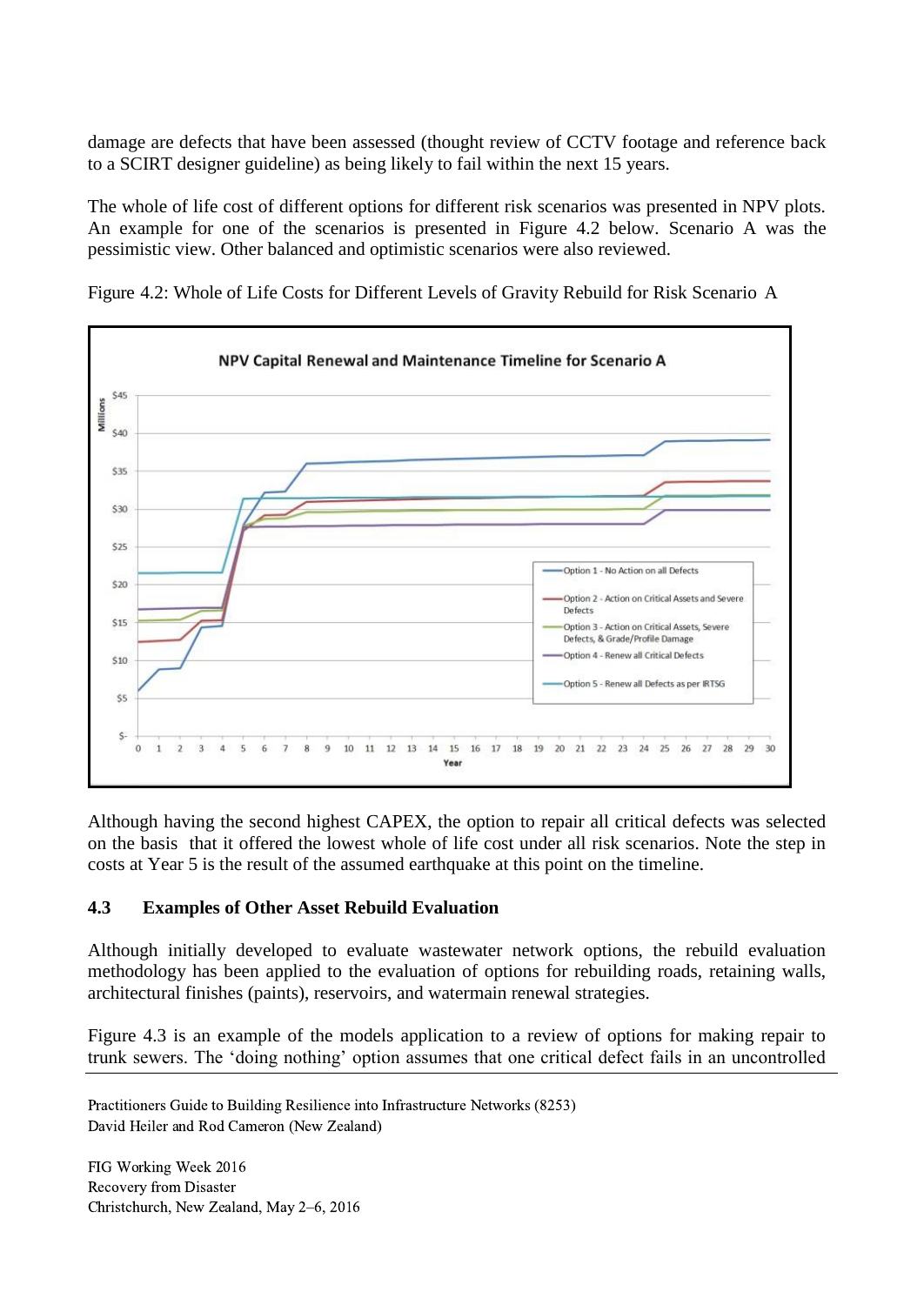way each year over the next 20 years. The earthquake response is the same for all options due to the discrete nature of repairs on trunk which do not change the overall resilience of the network. Options 1 and 2 both assume the repair of non-critical defects at Year 25 on the timeline.



Figure 4.3: Whole of Life Costs for Different Levels of Gravity Rebuild for Risk Scenario A

## **5. LOS CHANGES**

The process for evaluating rebuild options has been refined as the rebuild has progressed to evaluate different types of options.

At the outset of SCIRT, CCC and the other funders created an intervention point based approach to define the scope of the rebuild. This approach, which was presented in the IRTSG, confirmed the way damage was assessed and what defects would be repaired. Under this approach earthquake damage was identified for repair where it passed prescribed damage thresholds. Wastewater options were developed to respond to the degree of damage found and the example provided in Section 4.1 of this paper shows the results of an evaluation of wastewater rebuild options.

The intervention based approach was appropriate where the network had sustained significant structural damage and reduced levels of service, which were costly to return and maintain. As SCIRT shifted its focus to less damaged areas of the city, a new level of service (LOS) approach was developed to get better value from the rebuild.

Practitioners Guide to Building Resilience into Infrastructure Networks (8253) David Heiler and Rod Cameron (New Zealand)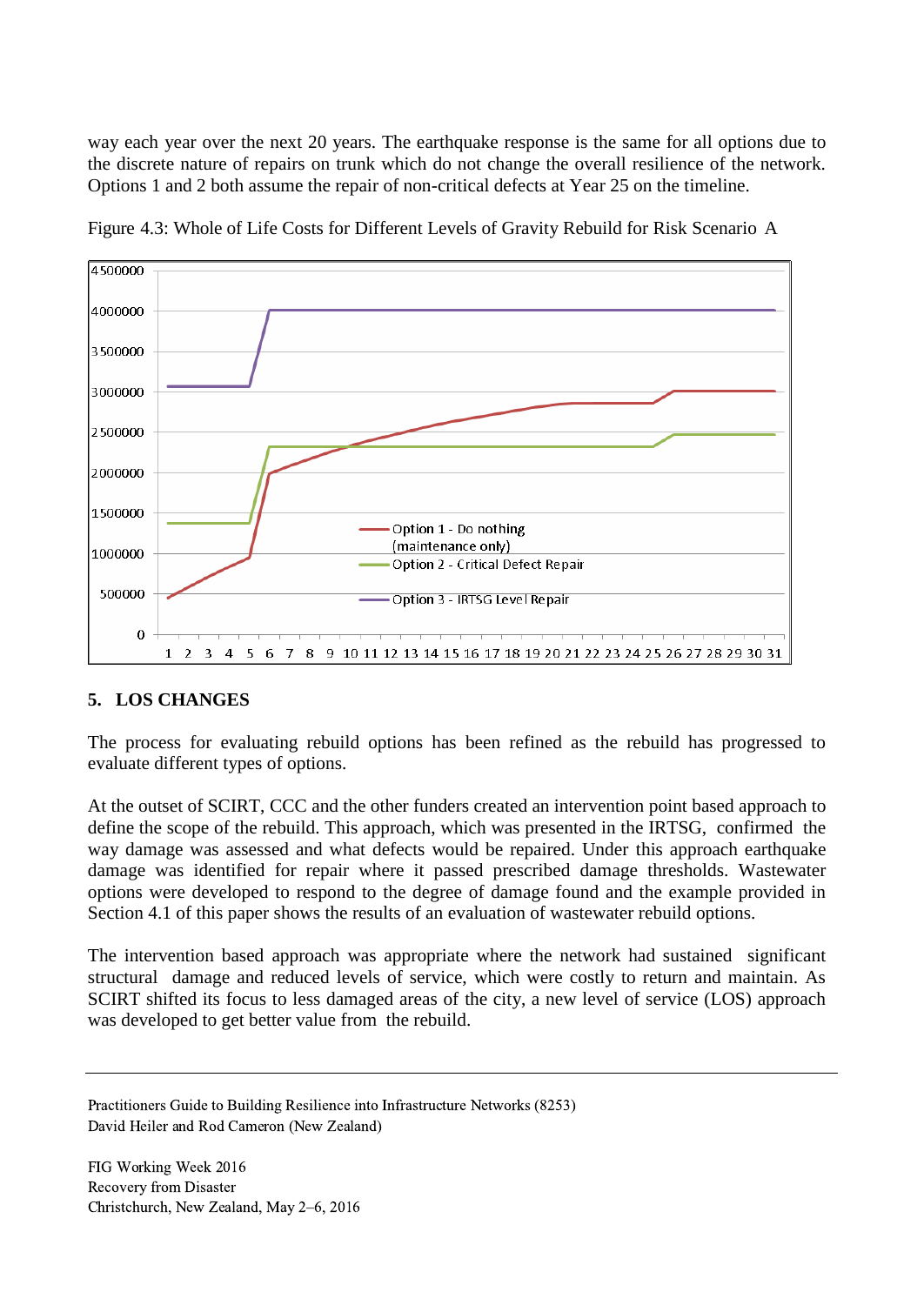Under the LOS approach, network LOS were assessed against key performance measures and LOS returned by repairing only critical damage within the network. Comparisons are made back to key LOS within the area when identifying and evaluating options. Key LOS under consideration for the wastewater network have been:

- Current O&M costs and trends
- The nature of current  $O\&M$  activity and service complaints
- Estimates of changes in dry weather infiltration flow into the network (using a calibrated network model SCIRT developed for this purpose)
- Estimates of the project areas contribution to wastewater overflows (wet weather) to the environment (again using a calibrated network model SCIRT developed for this purpose)
- The age and condition of the network.

Critical damage are defects that are likely to deteriorate and affect LOS within the next 15 years. This approach was adopted to maximise the remaining asset life. Although departing from some of the prescribed intervention points in the IRTSG, the approach aligned with SCIRT primary objective, which is to return LOS to pre- September 2010 levels, provided better value, and is consistent with Council's 'business as usual' approach applied prior to the earthquakes.

As all SCIRT assessment and design effort has now moved to less damaged areas, the LOS approach is now being applied to all SCIRT investigations, assessments and design work. The adoption of pressure and vacuum systems cannot typically be justified in these les damaged areas due to the relatively lower level of structural damage and lower first response costs experienced following the 2010 and 2011 earthquakes. Repair of the gravity network is more appropriate in these areas and the option evaluation methodology presented in this paper has been used to evaluate different levels of gravity rebuild. An example of how this methodology has been applied using the LOS approach is provided in Section 4.2 of this paper.

## **6. AREAS FOR IMPROVEMENT**

The methodology is a fairly crude model but considered by SCIRT and its funders as being appropriate for the comparison of options in this rebuild environment. Some key assumptions and limitations of the current model are:

1. The NPV model is generally used for evaluating investment decisions over a long time period. Questions have been asked over the suitability of using an NPV model for evaluating council expenditure options. A better model has not been found than can be readily applied over the large number of projects that SCIRT is delivering. However other benefit/cost methods might be more applicable to large infrastructure evaluation in a business as usual setting.

Practitioners Guide to Building Resilience into Infrastructure Networks (8253) David Heiler and Rod Cameron (New Zealand)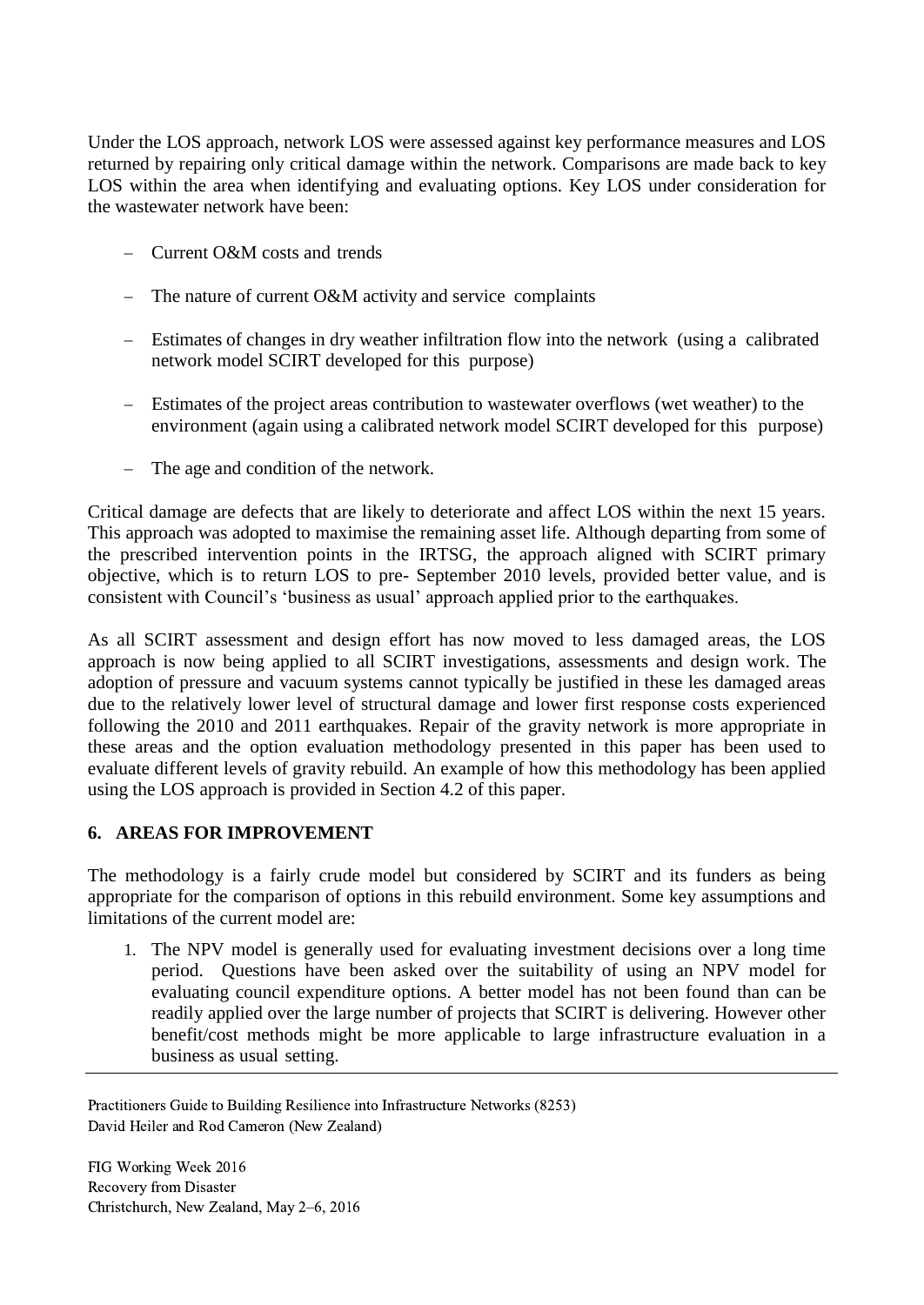- 2. The outcomes of the NPV are highly dependent on the discount rate and evaluation period. A discount rate of 8% and evaluation period of 30 years have been used based on funder advice. A lower discount rate would have made options with relatively high CAPEX but lower future expenditure (these are generally the more resilient options) more attractive than they are under the current assumptions.
- 3. A good understanding of O&M requirements and a library of OPEX data is needed to be able for sensibly forecast future expenditure.
- 4. A key input to the analysis is the local (Christchurch) earthquake risk profile. This risk profile will vary across the country and GNS advice should be obtained on local conditions.
- 5. This analysis has made assumptions about O&M costs, capital renewal requirements and the expected earthquake performance of alternative wastewater systems (pressure and vacuum). Limited experience was available within the local industry and advice was sought from areas such as Japan and California on the performance of these alternative systems. The network performance scaling factors mentioned in Sections 3.4.3 and 3.4.4 of this paper should be reviewed as further experience in the operation, maintenance and performance of these systems is gained.

The evaluation assesses direct costs to council only and makes no attempt to value the economic and social costs associated with future disruptions to service. Being able to value these important factors and incorporate into the analysis would better inform asset owners of the relative merits of different infrastructure options.

### **7. CONCLUSIONS**

This paper draws the following conclusions:

- 1. The whole of life tool developed by SCIRT has been a useful way to evaluate and present options to funders of the rebuild.
- 2. The whole of life tool is unique as it valued the resilience offered by different options and provides financial justification for building resilience into infrastructure networks.
- 3. Although initially developed for evaluating wastewater network rebuild options, it has been applied to evaluating different levels of gravity network repair and for evaluating options for undertaking rebuild on different assets.
- 4. The model has its limitations but is appropriate for application in an earthquake rebuild environment. It could be refined to make it more appropriate for evaluating long term investment decisions in a business as usual environment. A key improvement would be the incorporation of economic and social costs.

Practitioners Guide to Building Resilience into Infrastructure Networks (8253) David Heiler and Rod Cameron (New Zealand)